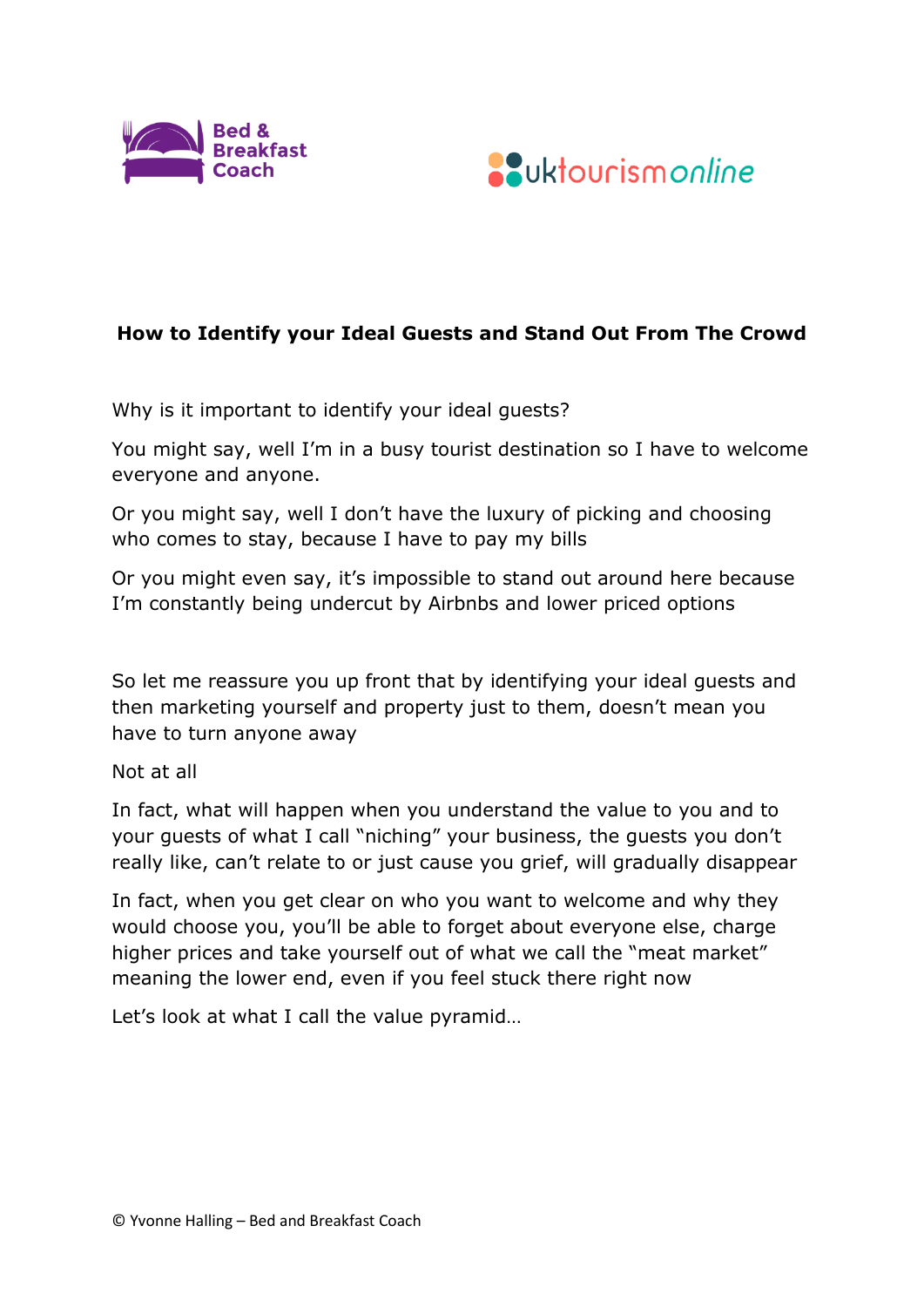

At the bottom we have the Airbnb's and the hobbyists. These people are running their hospitality businesses for a bit of money on the side. They've probably listed with all the online travel agents and even though they might complain about the commissions they have to pay, they don't really want to learn any new skills on how to market themselves.

They charge low prices and give a corresponding service.

Next we come to the "generalists", who welcome anyone and everyone, don't really know who they want to welcome and why. They feel like they're in competition with the hobbyists and are pricing themselves just above or on a par with them.

Next up the pyramid is the "specialist". These owners have studied their market, their guests and their guests' needs and have positioned themselves above the generalists and hobbyists. They know exactly who they want to welcome and why, and they don't pay much attention to what everyone else is doing.

Right at the top of the pyramid is the "expert". The owners in this bracket have done everything the "specialists" have done and taken it one step further.

They are "experts" on a particular topic about their area, and have taken the trouble to create assets, such as books and core marketing pieces to position themselves way above the competition.

These owners are the "go to" accommodation in their respective areas for a certain kind of guest and everyone who needs to, knows it. They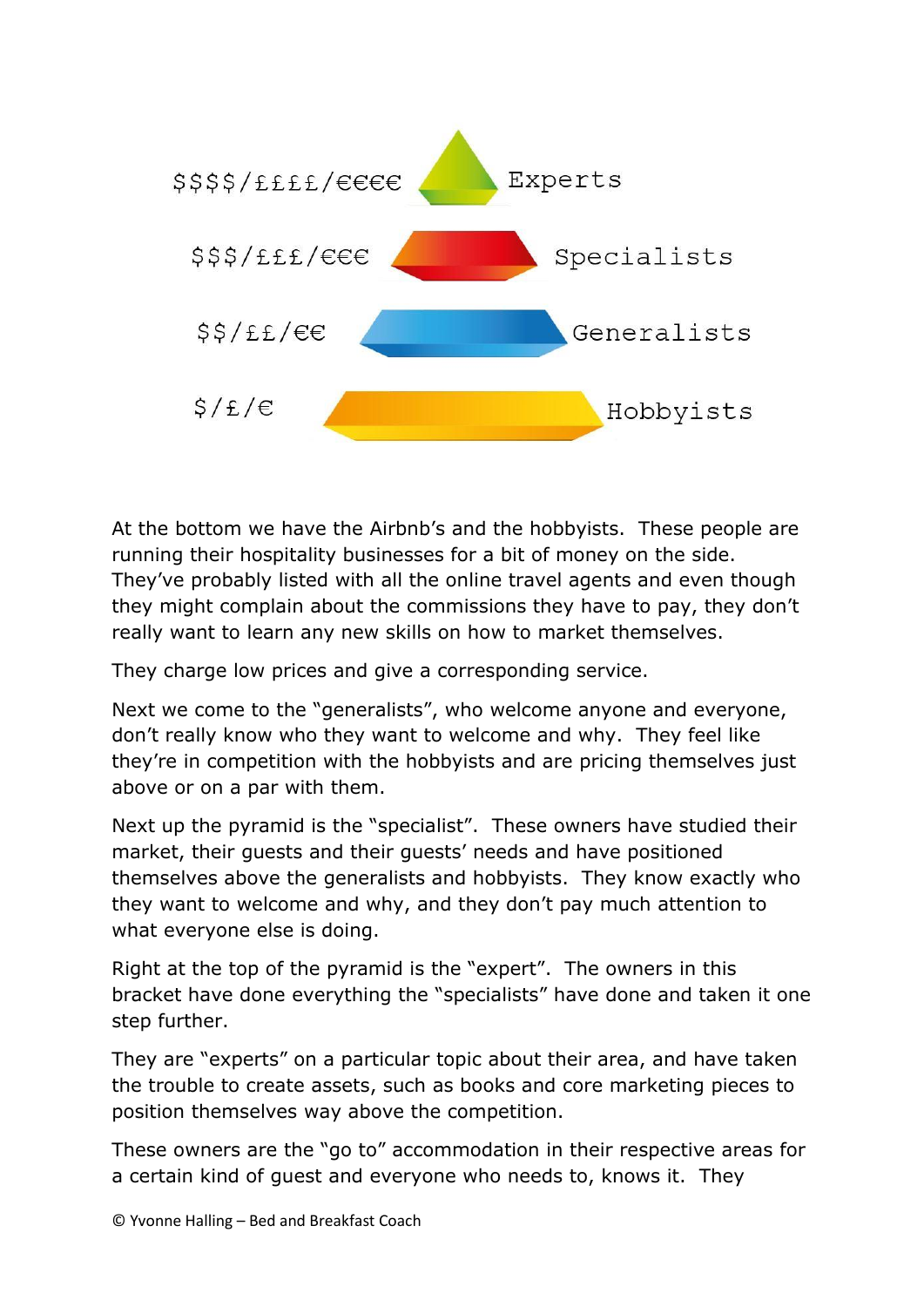market only to their ideal guests, charge premium prices and are always welcoming the RIGHT guests for THEM.

Let me ask you, who gets paid the most?

And where are you on this scale?

And here's the thing, if you're in the hobbyist or generalist categories and you're happy there, then you don't need to do a thing.

My guess is that you're watching this video because you're not happy, and you'd really rather learn how to position yourself as a specialist or an expert and start attracting the RIGHT guests for YOU



And why not? Because that's where all the money and all the fun is, and who doesn't want more money, and more fun?

When you look and sound the same as everyone else, it will be very difficult for you to attract the right guests or charge premium prices, making you vulnerable to local competition and discounting.

By positioning yourself well in the market, not just because of your property and the great service you offer, but also because of WHO you are as a person of value, will mean you can charge higher prices and attract more of the right guests for you

The formula for becoming an "expert in the eyes of your guests" consists of 3 elements…

- First is your property and its location
- Second, why people come to your area
- Third, your local knowledge and expertise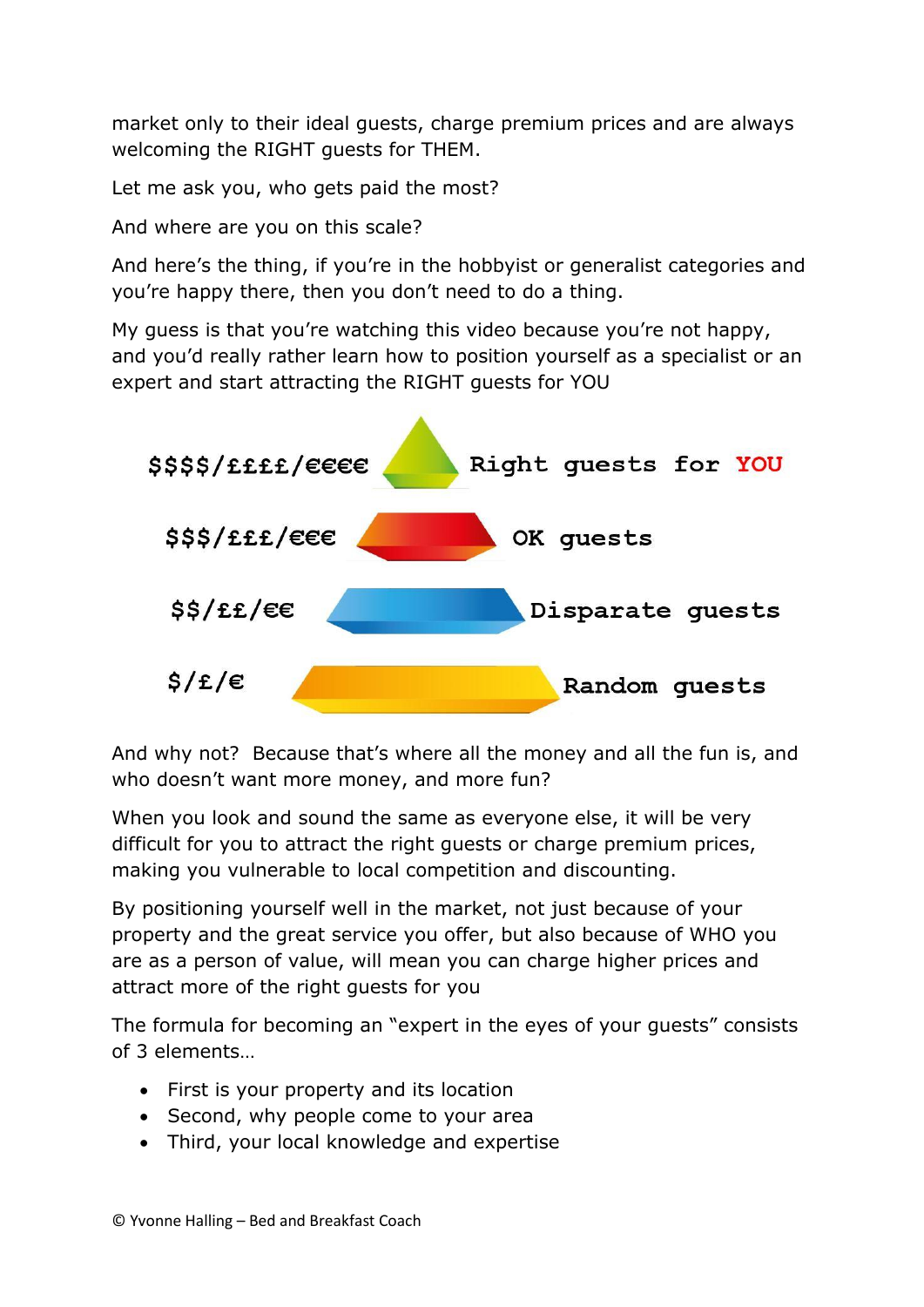

When you can combine all three of these elements you will have a winning formula for not only attracting the guests you want, but also being able to position yourself as the "expert" for them.

The more niche your topic & the more you know about it, the more easily you'll be able to market yourself and your business.

Everyone has skills and knowledge that they can package up and use. You just need to take stock of what knowledge you have and relate it to your guests and your location.

If at this point, you're thinking, well I don't have any expert knowledge, then at the very least, you can become an "expert" on your area, simply because you're living there.

Guests who visit you know next to nothing about where to go, what to see and what to do, so if you feel stressed about not finding something specific about your area that you can focus on, then you can decide to become the expert on your area, and then lead with that.